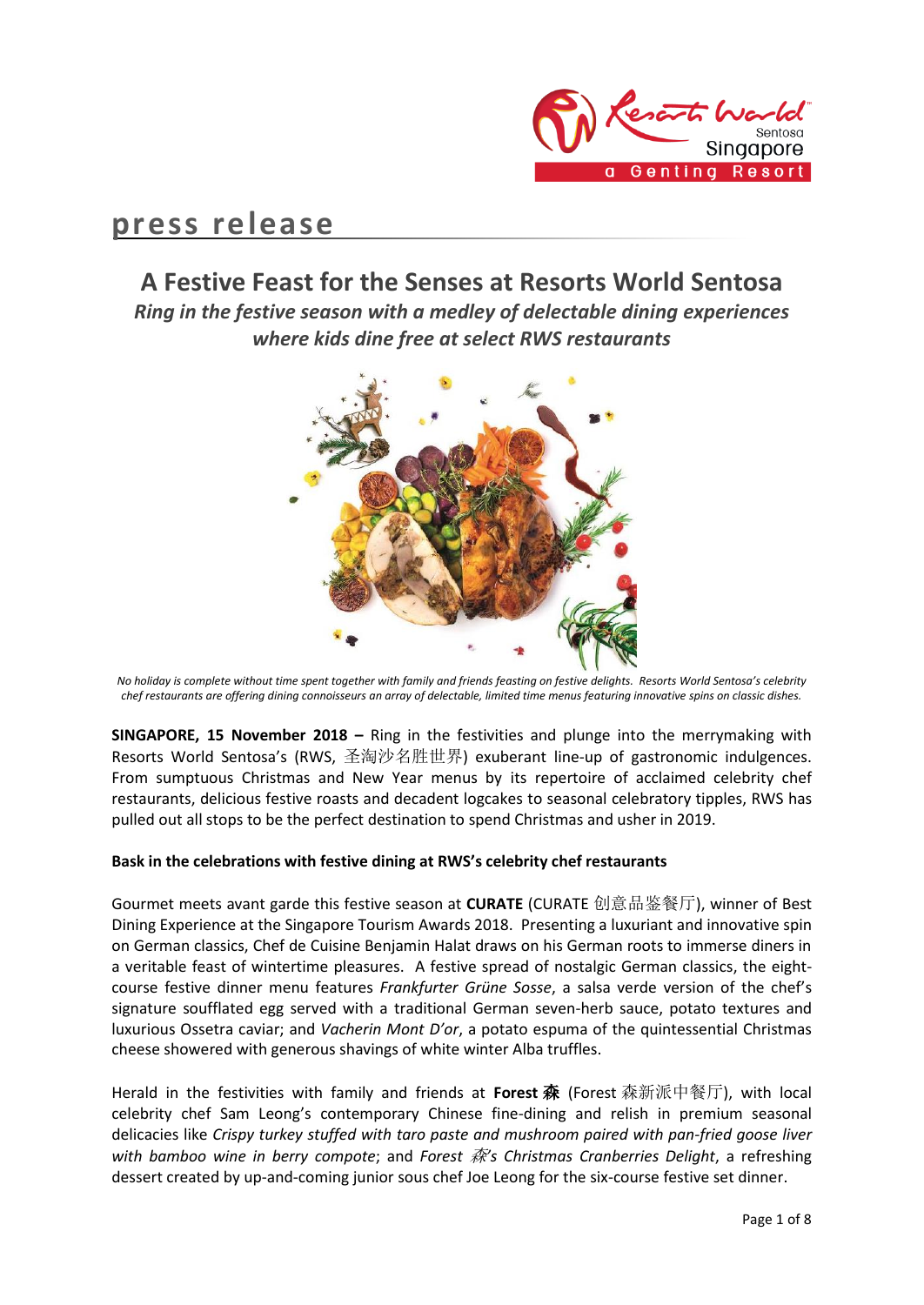Presenting authentic flavours inspired by decades-long culinary heritage of Italian celebrity chef brothers Enrico and Roberto Cerea, **Fratelli Trattoria** (福特利 Trattoria 意大利料理) introduces a five-course Christmas dinner menu of elegant Italian gastronomy. Gourmands can look forward to exquisite dishes like *Casoncelli di Taleggio, Crema di Mais e Funghetti* – a delicious homemade Casoncelli with Taleggio cheese filling, corn cream and mushrooms dish. The restaurant's New Year dinner menu showcases the Cerea family's creative modern interpretations in dishes like *Risotto Ostriche e Caviale* that features Carnaroli risotto, oysters and caviar.

Set next to the mesmerising Open Ocean Habitat in Southeast Asia's largest aquarium, diners will be in for an unforgettable visual treat at **Ocean Restaurant by Cat Cora** (海之味水族餐厅) as they enjoy a divine six-course dinner by celebrity chef Cat Cora. The Christmas dinner menu will delight with dishes such as *Herb Butter Cooked Hokkaido Scallop,* featuring light potato and sea urchin puree, Sichuan crumble and preserved Ikura. Taking centrestage in its six-course New Year menu is *Brined Duck Breast* complemented by sweet potato puree, grilled zucchini and Pinot Noir Jus.

At **Osia Steak and Seafood Grill** (澳西亚牛扒海鲜烧烤), gourmands can indulge in plenty of chargrilled meats and seafood over a hearty festive sharing dinner menu created by celebrity chef Scott Webster and Chef de Cuisine Douglas Tay which features premium ingredients sourced from around the world. Expect only the freshest seafood from the *Seafood Plate* such as Maine lobster, Skull Island king prawn, Fremantle octopus, Hokkaido scallop and New Zealand little neck clam; as well as the finest cuts of meat from the *Grilled Meat Plate*, which assembles sweet pork rack chop, angus beef rib eye, pasture-fed lamb rack and kangaroo loin to satiate the heartiest of appetites.

Popular for its *nouvelle* Japanese cuisine, **Syun** (Syun 春日本料理) celebrates the season with two menus specially crafted by celebrity chef Hal Yamashita. The six-course Christmas dinner menu serves *Sukiyaki with Jidori Chicken*, a winter dish in Japan that combines the traditional Sukiyaki style of cooking with a local chicken delicacy twist. The New Year Osechi seven-course menu, paying homage to traditional Japanese food enjoyed during the New Year, celebrates with *Charcoal Grilled Kagoshima Beef with Shallot Dressing Sauce with Fresh Wasabi* and *Chirashi Sushi (New Year Style) served with Grilled Rice Cake in Clear Soup Sake*.

Guests raring for some sizzling flambe showmanship can opt for **TEPPAN by Chef Yonemura** (米鉄板 日法融合餐厅) – decorated Chef Masayasu Yonemura's first restaurant foray beyond Japan. The five-course Christmas, New Year's Eve and New Year Day dinner includes *Japanese Flounder Fish Carpaccio with Japanese Sea Urchin and Caviar*, as well as *A4 Miyazaki Wagyu Beef Tenderloin Steak*, using only prime Japan-sourced ingredients.

Nestled in the lush recesses of ESPA at RWS, **Tangerine** (天滋林鲜泰餐厅) by celebrity chef Ian Kittchai rolls out a refreshing five-course festive dinner that encapsulates the restaurant's farm-totable culinary concept with hints of Thai flavours. The Christmas menu includes *Tom Kha Gai* and the choice of either *Seared Barramundi with Tiger Prawn* or *Roasted Stuffed Quail* with grape, edamame puree and house-made red curry sauce with herbs like lemongrass, Thai basil and kaffir lime leaves fresh from the restaurant's adjourning herb garden. For New Year's Eve and New Year's Day, diners enjoy the five-course New Year dinner that includes the delicious *Beef Tenderloin with Foie Gras*.

Buffet enthusiasts can gather their herd at **Sessions** (Sessions 辣椒螃蟹新味餐厅) where a gourmet wonderland awaits. Guests kickstart the merriment with the Festive Specialty Live Station offering Western Christmas staples married with Asian herbs. Bringing the best of Christmas tradition infused with local flavours, Chef de Cuisine Kelvin Lim will present mouth-watering creations such as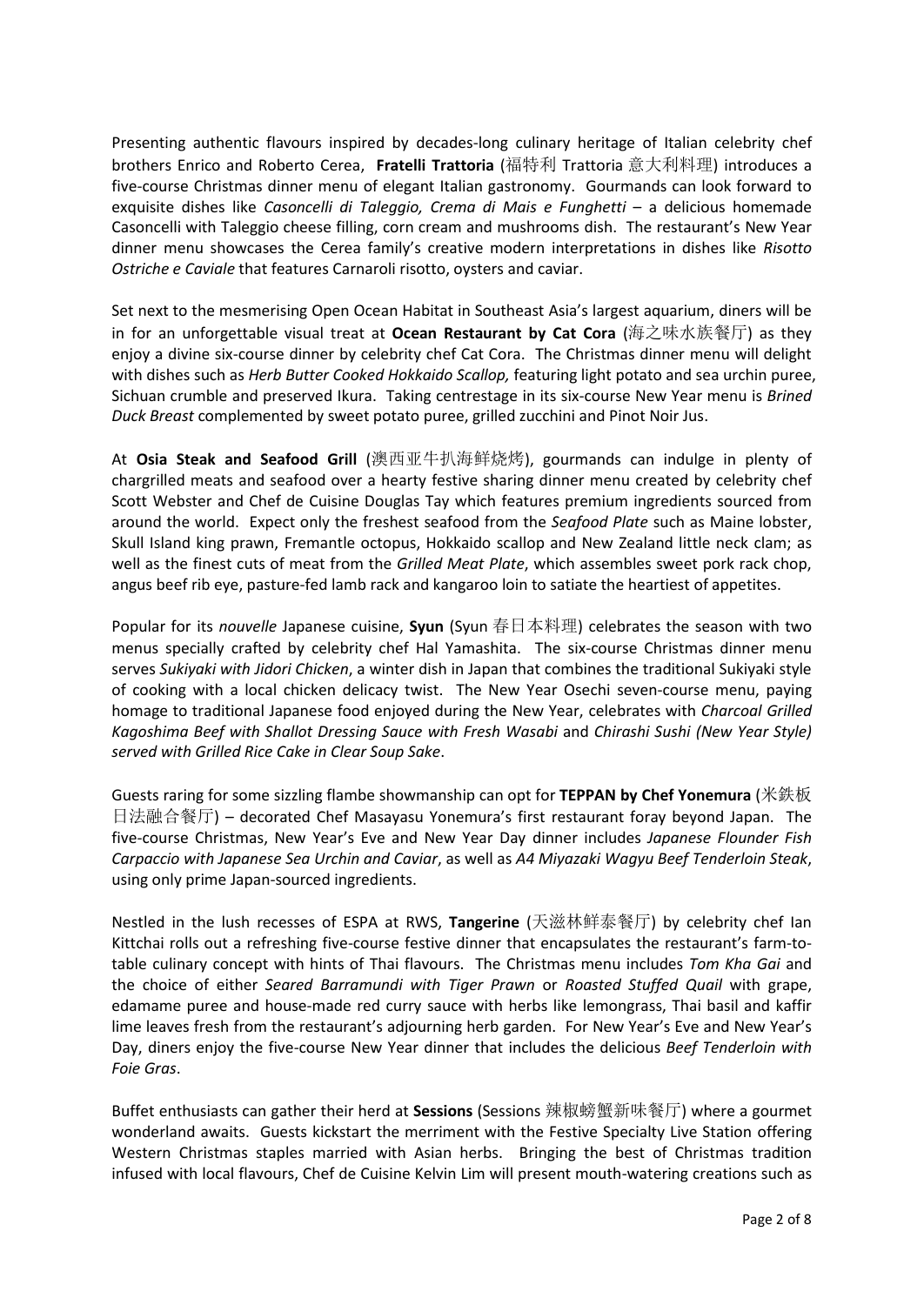*Roasted Whole Turkey with Creoles Mix Herb*, *Roasted Herb Potatoes*, and *Roasted Lamb Chops with Melton Sea-salt*. Sweet tooths will also rejoice at the lavish selection of *Sweet Temptation Desserts* crafted by Executive Pastry Chef Kenny Kong.

This December, RWS welcomes **table65** by award-winning Dutch chef Richard van Oostenbrugge of Restaurant 212 in Amsterdam. A 'no-pretense' dining experience without all the fine-dining formalities, gourmands will enjoy progressive European cuisine in a 'fine-casual' environment sitting around the open kitchen chef's table with lots of free-flowing and spontaneous interaction with the culinary team. Making the meal more sensational will be levitating creations and visual projections on dinner plates. Reservations are now open at [www.rwsentosa.com/table65.](http://www.rwsentosa.com/table65)

#### **Kids dine free at select RWS's restaurants**

For the month of December, kids dine free with a full paying adult at Sessions (including Sessions Weekend Festive Brunch), Tangerine, Forest 森, Fratelli Pizzeria (福特利 Pizzeria 比萨意面餐厅) as well as Osia Steak and Seafood Grill; while RWS Invites members enjoy 20% off on top of additional rebates with orders of festive dinner set menus at participating restaurants from 1 to 23 December 2018. In addition, Mastercard holders enjoy a 20% discount with their order of festive dinner sets. This offer is only valid for reservations made between 15 November and 15 December 2018.

More information on RWS's festive dining offers can be found at [www.rwsentosa.com/christmas](http://www.rwsentosa.com/christmas-dining)[dining.](http://www.rwsentosa.com/christmas-dining) Other terms and conditions apply. Interested diners can enquire and make reservations via (65) 6577 6688 or [dining@rwsentosa.com.](mailto:dining@rwsentosa.com) For CURATE, reservations are via (65) 6577 7288 or [curate@rwsentosa.com.](mailto:curate@rwsentosa.com)

#### **Spread the joy with decadent festive goodies**

Guests can spoil their friends and loved ones with the lifestyle destination resort's decadent selection of gourmet takeaways including the new Christmas Premium Plum Cake, RWS Celebrity Festive Log Cakes and Festive Roasts.

Executive Pastry Chef Kenny Kong's rendition of the popular Christmas treat, the **Christmas Premium Plum Cake** (S\$86+ for 1kg) builds on the traditional molasses butter plum cake by adding Italian glace, candied and dried fruits soaked and preserved in XO and apricot brandy, resulting in a moist and delicate cake brimming with juicy dried fruits and nuts, tinged with a hint of spices.

Guests can also jazz up their Christmas celebrations with the popular **RWS Celebrity Festive Mini Log Cakes**. Beautifully and individually handcrafted by Chef Kenny Kong, the collection of five mini log cakes embodies each of the five RWS's celebrity chef restaurants in designs intricately made to resemble famous French yule logs with a play on different distinct flavours.

Bringing the yuletide tradition back to the Christmas party is RWS's spread of exquisite festive roasts such as the *Turducken* – a succulent triple-poultry roasted delight perfect for sharing, as well as *Beetroot Cured Salmon* and *Poached Salmon Ballantine* for fans of the fish.

Orders for the RWS Celebrity Festive Log Cakes, Festive Roasts and other festive goodies can be made now by calling (65) 6577 6567 or emailing [festive@rwsentosa.com.](mailto:festive@rwsentosa.com) Collection and purchases can be made from Sessions' Festive Kiosk at the Hard Rock Hotel Singapore (新加坡 Hard Rock 酒店) lobby, from 12pm to 8pm from 1 to 26 December 2018.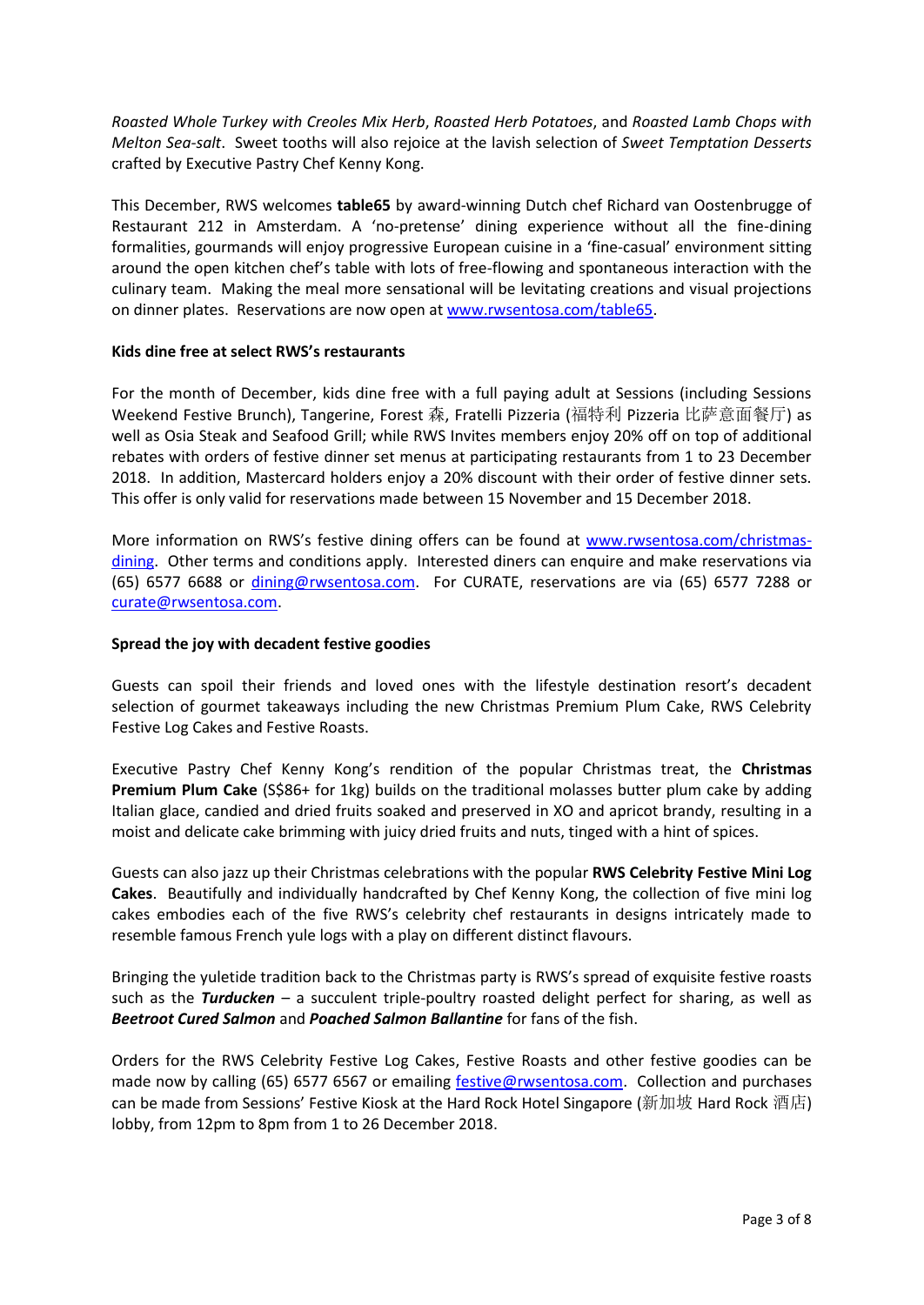#### **Bottoms up with limited edition festive tipples**

Whether craving for pre-dinner drinks or just a toast to a new year, roll with **The Rock Bar's** (摇滚吧) new and refreshing menu of festive cocktails for a thirst quencher this holiday season. Guests can look forward to zesty and fruity mixes, such as *The Blue Pond* and *Garden of Wind*, alongside unique Asian flavours such as *Hokkaido Farm*, which combines a strong-jawed Bourbon with Chartreuse Verte, vanilla ice cream and Matcha green tea.

Available for the month of December 2018 and on New Year's Day, festive cocktails are priced at S\$20++, daily at The Rock Bar at Hard Rock Hotel Singapore.

- Ends -

#### **ABOUT RESORTS WORLD SENTOSA**

Resorts World Sentosa (RWS), Asia's premium lifestyle destination resort, is located on Singapore's resort island of Sentosa. Spanning 49 hectares, RWS is home to world-class attractions including Universal Studios Singapore, S.E.A. Aquarium, the Maritime Experiential Museum, Dolphin Island and Adventure Cove Waterpark. Complementing the adventure and adrenaline of its theme parks and attractions are six unique luxury hotels, the world-class Resorts World Convention Centre, a casino and the Asian flagship of a world-renowned destination spa. RWS offers award-winning dining experiences and exciting cuisines from around the world across its many renowned celebrity chef restaurants, establishing itself as a key player in Singapore's vibrant and diverse dining scene and a leading gourmet destination in Asia for epicureans. The integrated resort also offers world-class entertainment, from original resident productions to concerts and public shows such as Crane Dance and Lake of Dreams. RWS has been named "Best Integrated Resort" since 2011 for eight consecutive years at the TTG Travel Awards which recognises the best of Asia-Pacific's travel industry.

RWS is wholly owned by Genting Singapore, a company of the Genting Group. For more information, please visi[t www.rwsentosa.com.](http://www.rwsentosa.com/)

17/ResortsWorldatSentosa **& @** @ rwsentosa @ rwsdiningartisans [www.rwsentosablog.com](http://www.rwsentosablog.com/)

#### **MEDIA CONTACTS**

**Resorts World Sentosa** Danny Cham Tel: + 65 6577 9758 Email: [danny.cham@rwsentosa.com](mailto:danny.cham@rwsentosa.com) **Ogilvy (for Resorts World Sentosa)** Joy Francisco Tel: +65 6213 7842 Email[: joy.francisco@ogilvy.com](mailto:joy.francisco@ogilvy.com)

#### **EDITORS' NOTES**

- 1. Details of the festive dining options at Resorts World Sentosa are listed below.
- *2.* High resolution photographs can be downloaded from link: [https://app.box.com/v/Christmasdining.](https://app.box.com/v/Christmasdining)
- 3. All photographs are to be attributed to: *Resorts World Sentosa* (圣淘沙名胜世界)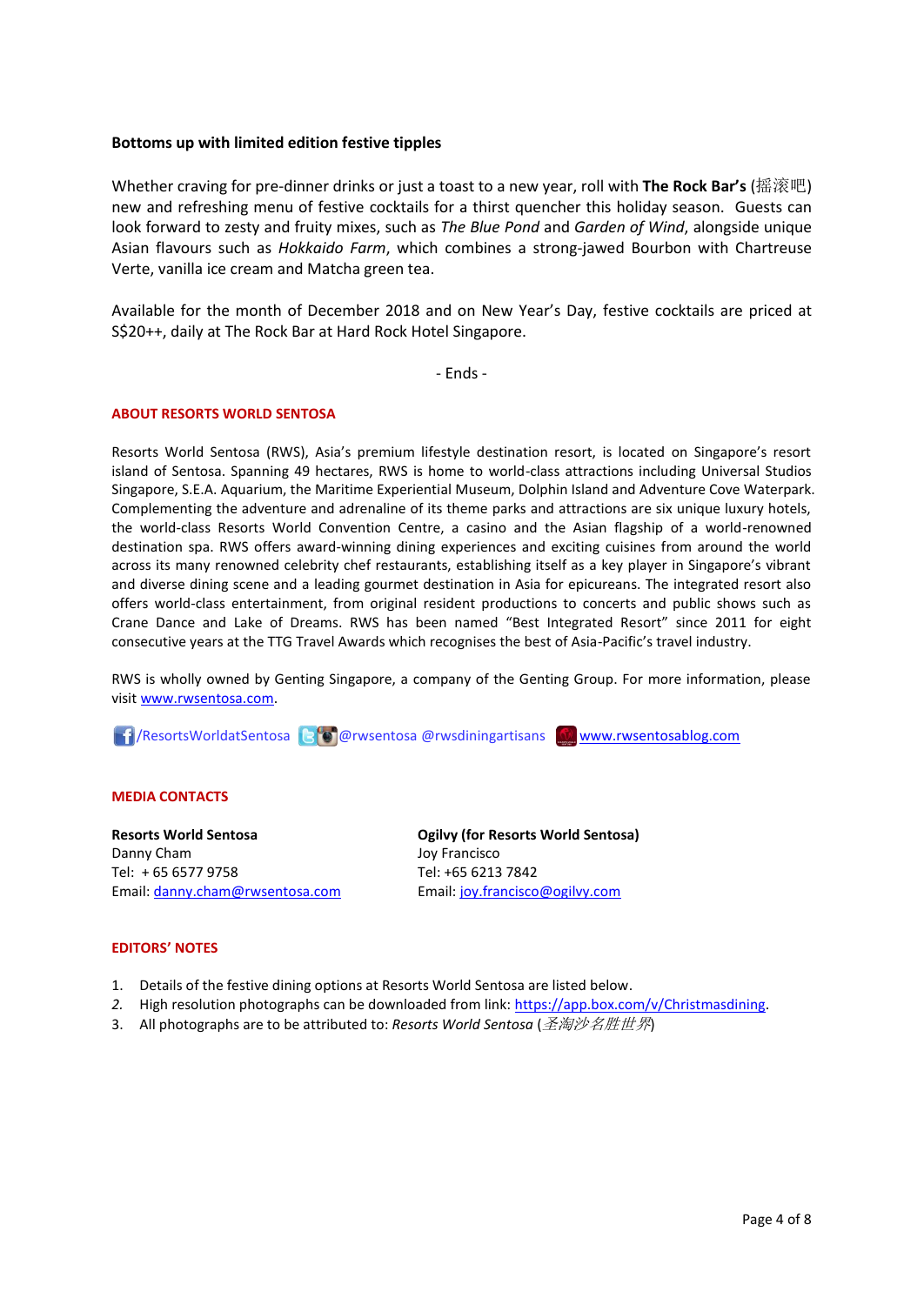#### **Annex**

### **RWS' Exciting Spread of Delicious Festive Offerings for the Holiday Season**



#### **CURATE**

Curate's eight-course festive dinner menu begins with a series of small bites *Brotzeit*; and creative dishes like *Hummer*, a refreshing gateau of lobster mousse, lobster bisque jelly, and lobster confit in brown butter. A highlight is *Frankfurter Grüne Sosse* (left), a new salsa verde version of chef Halat's signature soufflated egg served with a traditional German seven-herb sauce, potato textures and luxurious Ossetra caviar. Meats arrive with *Baden Baden*, a hearty dish of venison loin served with pear, ligonberry, walnut cream and foie gras crepe cake.

Eight-course dinner at S\$188++ per person from 1 to 25 December 2018, New Year's Eve and New Year's Day.



#### **Forest** 森

Forest 森's Crispy turkey stuffed with taro paste and mushroom paired with pan-fried goose liver with bamboo wine in berry compote (left) is a contemporary Asian take on the familiar Western turkey meticulously prepared with Asian ingredients. Completing the festive menu by contemporary Chinese restaurant, Forest 森, are Stewed beef short rib in fermented rice wine and braised asparagus; as well as Forest 森's Christmas Cranberries Delight, a refreshing dessert created by up-and-coming junior sous chef Joe Leong for the festive set dinner.

Six-course dinner at S\$188++ per person from 1 to 25 December 2018, New Year's Eve and New Year's Day.



#### **Fratelli Trattoria**

Fratelli Trattoria's exquisite *Casoncelli di Taleggio, Crema di Mais e Funghetti* (left) is featured in its five-course Christmas dinner menu. The dish is a colourful savoury dish featuring homemade Casoncelli with Taleggio cheese filling, corn cream and mushrooms. Other exquisite dishes include Carpaccio di Gamberi, Stracciatella, Pomodoro e Basilico, featuring red prawn carpaccio, stracciatella cheese, tomato and basil.

Available 1 to 25 December 2018 at S\$168++ per person

Headlining the five-course New Year dinner menu is Risotto Ostriche e Caviale that features premium Carnaroli risotto, oysters and caviar.

Available New Year's Eve and New Year's Day at S\$198++ per person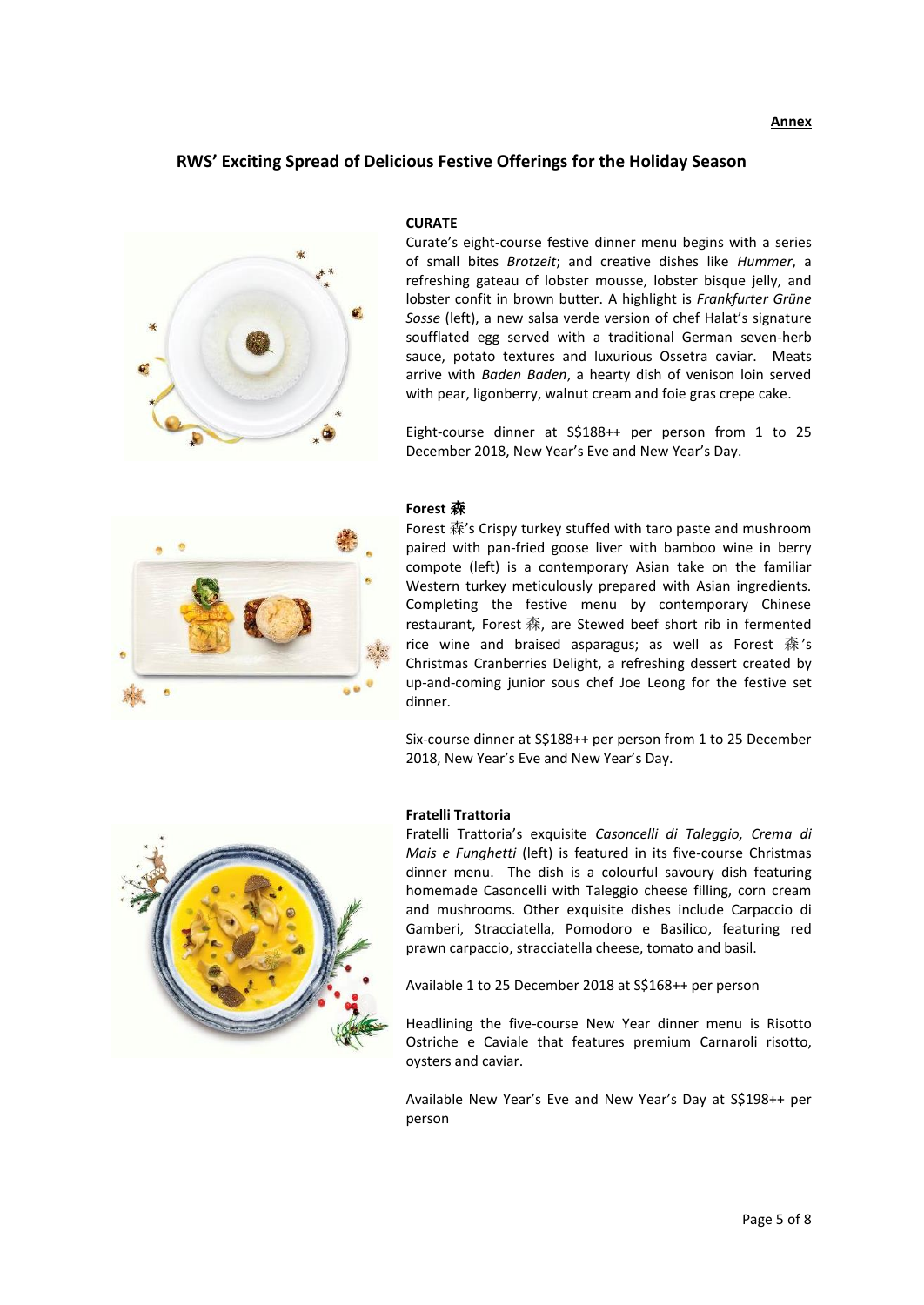

#### **Ocean Restaurant by Cat Cora**

The six-course Christmas dinner menu delights with Herb Butter Cooked Hokkaido Scallop, featuring light potato and sea urchin puree, Sichuan crumble and preserved Ikura (left); Ocean Crust Lobster Bisque with Grand Marnier Cream; and Sweet Ending, a dessert of luxurious strawberry champagne sorbet and balsamic berry compote served with pistachio and cream fraiche cremuex. Brined Duck Breast complemented by sweet potato puree, grilled zucchini and Pinot Noir Jus is part of the six-course New Year menu.

Available 1 to 25 December 2018, New Year's Eve and New Year's Day at S\$238++ per person

#### **Osia Steak and Seafood Grill**



It is chargrilled meats and seafood galore in a hearty festive dinner sharing platter for two created by celebrity chef Scott Webster and Chef de Cuisine Douglas Tay. Feast on Maine lobster, Skull Island king prawn, Fremantle octopus, Hokkaido scallop and New Zealand little neck clam; as well as the finest cuts of meat from the Grilled Meat Plate (left), which brings together sweet pork rack chop, angus beef rib eye, pasture-fed lamb rack and kangaroo loin to satiate the heartiest of appetites.

Available 1 to 25 December 2018, New Year's Eve and New Year's Day at S\$188++ per person, with a minimum of two diners

#### **Syun**

Specially crafted by celebrity chef Hal Yamashita, the six-course Christmas dinner menu includes Sukiyaki with Jidori Chicken (left), a winter dish in Japan that combines the traditional Sukiyaki style of cooking with a local chicken delicacy twist.

Available 1 to 25 December 2018 at S\$188++ per person (sake pairing at additional S\$68++)

The New Year Osechi seven-course menu, paying homage to traditional Japanese food enjoyed during the New Year, features Charcoal Grilled Kagoshima Beef with Shallot Dressing Sauce with Fresh Wasabi and Chirashi Sushi (New Year Style) served with Grilled Rice Cake in Clear Soup Sake.

Available New Year's Day at S\$228++ per person for lunch and dinner (sake pairing at additional S\$88++)

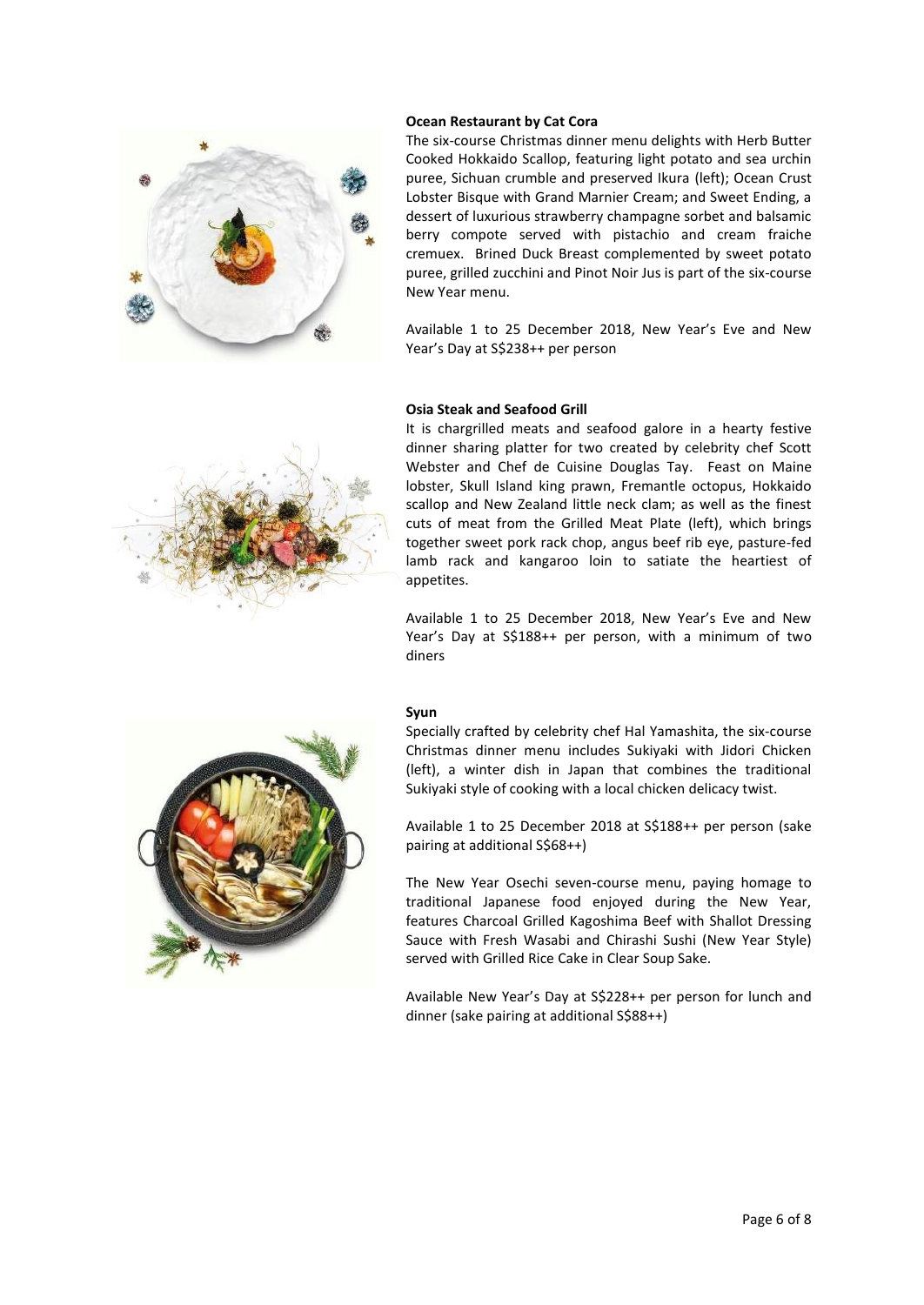

#### **TEPPAN by Chef Yonemura**

The sizzling five-course Christmas, New Year's Eve and New Year Day set dinner at TEPPAN by Chef Yonemura includes Japanese Flounder Fish Carpaccio with Japanese Sea Urchin and Caviar, as well as the star of the show: A4 Miyazaki Wagyu Beef Tenderloin Steak (left), using only prime Japan-sourced ingredients.

Available from 1 to 25 December 2018, New Year's Eve and New Year's Day at S\$288++ per person

#### **Tangerine**



Roasted Stuffed Quail (left) with grape, edamame puree and housemade red curry sauce with herbs like lemongrass, Thai basil and kaffir lime leaves fresh from Tangerine's adjourning herb garden, is specially created by celebrity chef Ian Kittichai for its five-course Christmas dinner. Other dishes featuring Thai accents include the aromatic Tom Kha Gai of chicken in light coconut milk.

Celebrate the New Year with a five-course dinner offering a choice of Seared barramundi with tiger prawn or Beef Tenderloin with Foie Gras instead.

Available from 1 to 25 December 2018, New Year's Eve and New Year's Day at S\$128++ per person

#### **Sessions**

Unlimited Singapore signatures and festive specials will win over all buffet lovers at this lavish Festive Dinner Buffet with live station and a delectable seafood spread. Highlights are Roasted Whole Turkey with Creoles Mix Herb, Roasted Herb Potatoes, and Roasted Lamb Chops with Melton Sea-salt.

Festive dinner buffet at Sessions, inclusive of free flow house wines, beer and soft drinks is priced at S\$118++ per adult and S\$68++ per child, and available every Friday and Saturday from 30 November to 22 December 2018, and 23 to 25 December 2018.

A separate New Year's menu is also available from 28 to 31 December 2018 and 1 January 2019 at the same price.